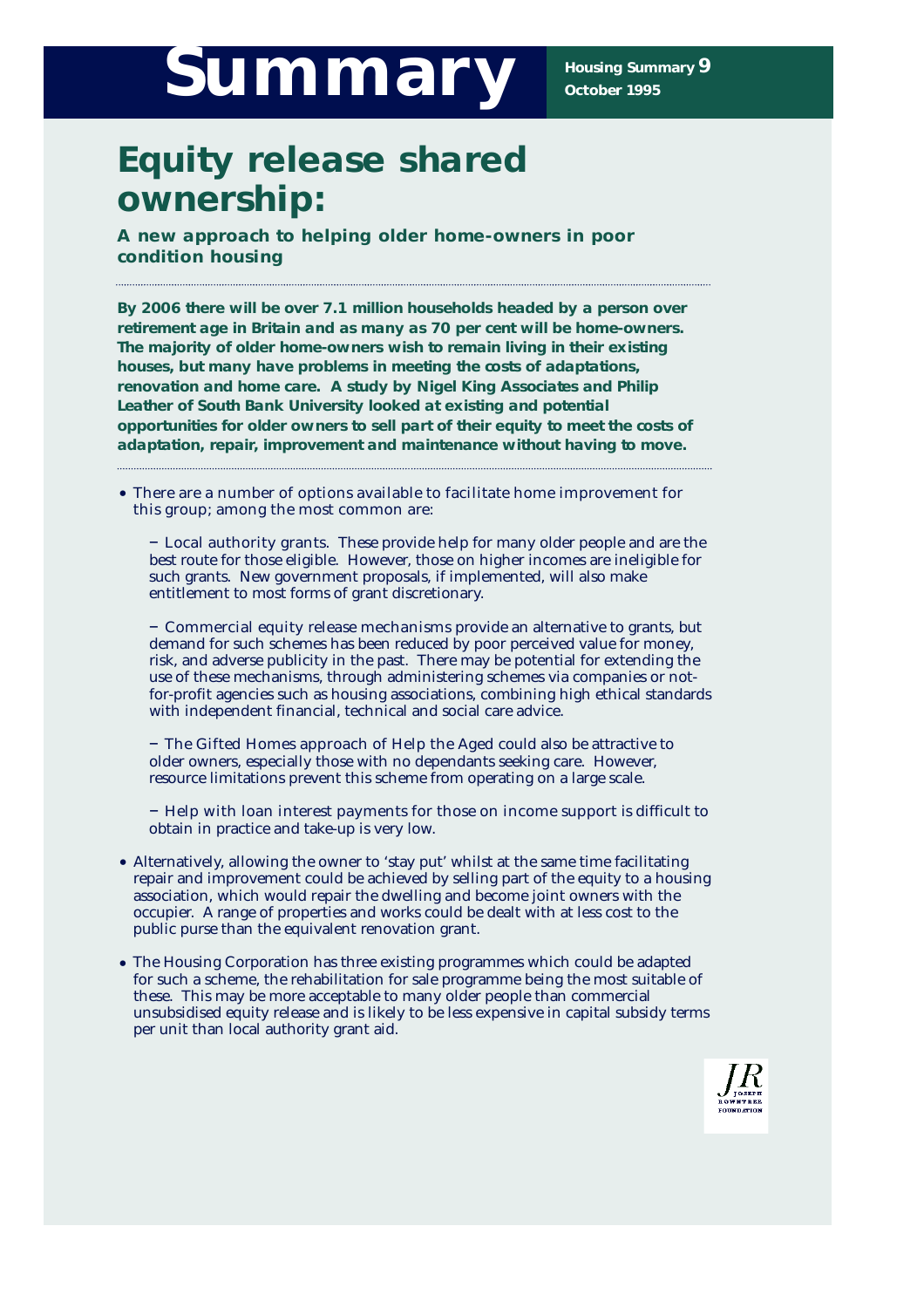# **A need to improve older people's housing c o n d i t i o n s**

Demographic trends indicate that by the year 2006 there will be over 7.1 million households headed by a person over retirement age in Britain, an increase of 0.6 million or 10 per cent over the 1993 figure. On present trends, it is estimated that as many as 70 per cent of these older households, or five million in absolute terms, will be home-owners who bear full responsibility for the costs of repair, maintenance, improvement and adaptation of their homes.

Successive house condition surveys have found that older people are particularly likely to experience poor housing conditions, with those aged over 75 being the worst affected. For many older homeowners, low incomes are the major factors leading to poor conditions, but in addition older people are less likely to be able to tackle work themselves because of frailty.

Despite these problems, successive studies, and most recently the report *Living Independently* by the Department of the Environment, on the housing needs of older people, have found that most older people wish to remain living in their existing homes, supported by the necessary repairs, adaptations, and care services, for as long as possible. The majority of those interviewed for this study agreed with this view and felt that there was a clear need for new mechanisms to assist older people to achieve these objectives.

## **Existing mechanisms**

The study reviewed the appropriateness of a range of existing mechanisms designed to provide help to older people with adaptation, repair, improvement and maintenance costs:

• *Renovation grants, disabled facilities grants and minor works assistance:*

These grants, available from local authorities, provide many older people with capital sums to assist with the costs of adaptation, repair, improvement and maintenance without requiring them to make use of their equity. Applicants for such grants are subject to strict financial eligibility criteria: the amount of grant aid provided is subject to a test of the applicant's resources which may exclude some older people from help or reduce the size of the grant available for work. The works are also specified by the local authority rather than by the older home-owner, thus user choice in nature and scale of works is often limited. There are also long waiting times in many areas as a result of a

shortage of government funding. The availability of grant aid also varies between local authority areas. A recent White Paper proposed the removal of the right to grant aid in all cases except for essential adaptation work and indicated that no additional public funding for grant aid would be provided in the future. This may make it increasingly difficult for older people to obtain help from this source and in the longer term make other options more attractive.

# • *Income support*

Some older home-owners on income support are entitled to assistance with the interest charges on approved loans taken out for the purpose of carrying out certain essential works to their homes. Where grant aid is not available, income support may meet some or all of the loan interest charges of those on low incomes, eliminating the need to erode equity further or to meet the costs of borrowing from other sources of income. The main disadvantages of this option are the restricted scope of the work which is eligible for assistance, and the practical problems associated with gaining access to it. There are strict regulations which may require owners to prove that they cannot obtain funding from other sources. Also, recent changes to social security regulations have restricted the availability of help with loan interest payments through income support. Take-up of this option is thus very low. Many owners are also unaware of its availability.

• *Commercial equity release mechanisms* Commercial equity release mechanisms such as home income plans, home reversion schemes, and reverse mortgages can provide income or capital to older home-owners which could be used for adaptation, repair, improvement and maintenance purposes. Take-up of such schemes is small partly because of the adverse publicity generated by a small number of financially unsound products in recent years. Some aspects of individual products, such as strict obligations on the older person to maintain the property in good condition, may also make these schemes unattractive while annuity schemes produce only very limited additional income. Finally, unsubsidised equity release is expensive, and in general only those living in higher value properties can benefit.

Responses to the survey in this study suggest that commercial home equity release mechanisms need further development work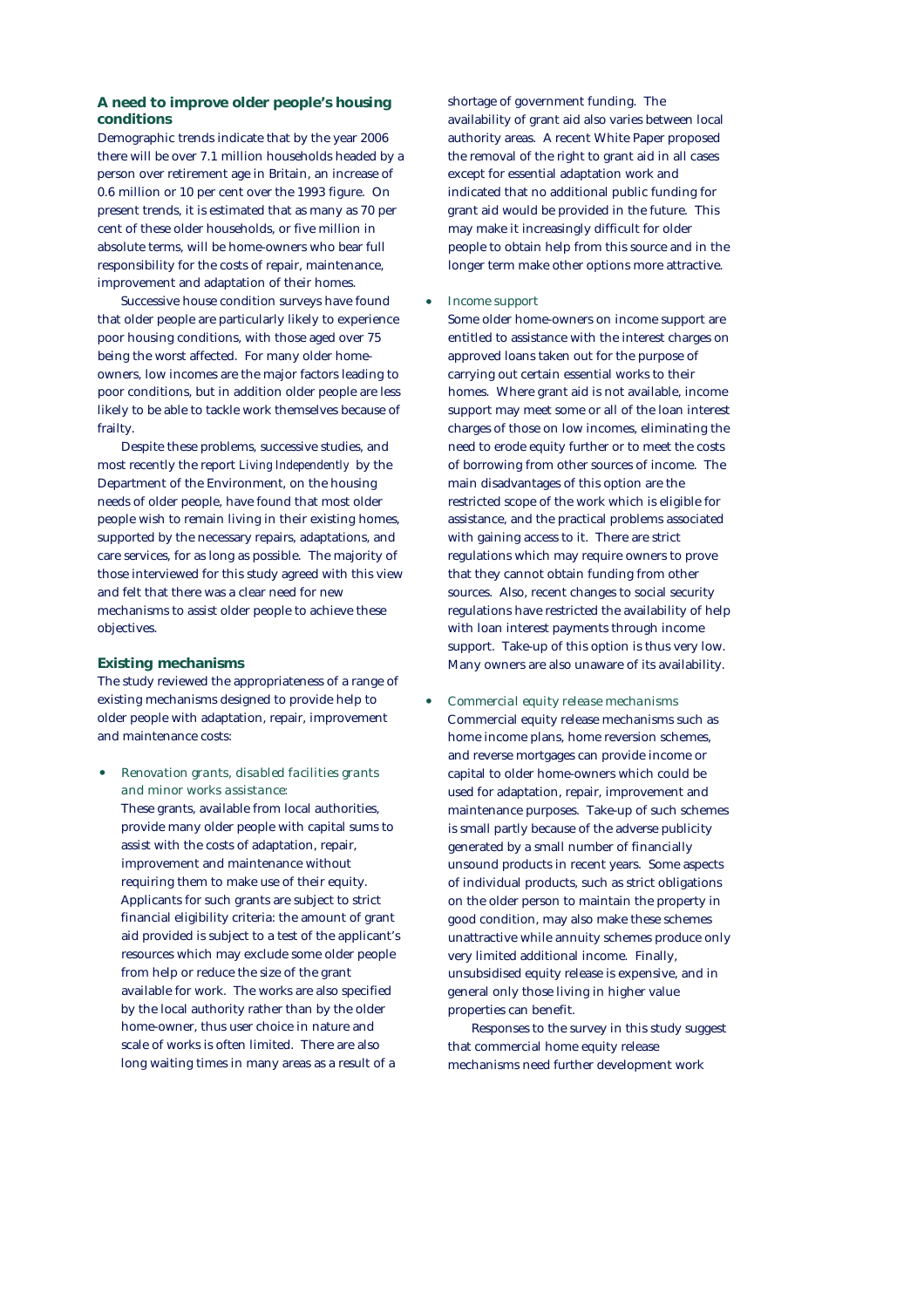before they will become attractive to older homeowners. In particular, mechanisms are needed which are flexible enough to offer the right combination of capital and income to meet the needs of individual households. Take-up might also be increased if financial mechanisms were to be packaged with technical assistance and advice on social care needs. There is a potential role for partnership here between financial institutions and a range of not-for-profit agencies, for example housing associations, which might overcome some of the concerns of older people.

• *Integrated housing and care mechanisms* These schemes, such as the Gifted Homes model developed by Help the Aged, may be attractive to some older people seeking a comprehensive lifetime solution to their needs. These models are most attractive to those who have no dependants or others to whom they wish to leave an inheritance. The lack of organisations offering such packages suggests that this is a difficult field in which to organise and offer a service.

# **New mechanisms involving subsidy**

In addition to reviewing existing mechanisms, the study also sought to examine the potential for adapting existing Housing Corporation shared ownership programmes to facilitate equity release for the funding of adaptation, repair, improvement and maintenance work by older people. The basic approach examined was for a mechanism involving the following stages:

1. A property in need of adaptation, repair, improvement and maintenance occupied by an older person is acquired by a housing association.

2. The works required are arranged and carried out by the housing association.

3. A share of the property is repurchased by the former owner.

4. The housing association retains the residual share of equity, with the cost of servicing this charge met by public subsidy, a rent charge paid by the part owner or both.

At present, three Housing Corporation housing association grant (HAG) funded programmes incorporate shared ownership arrangements. These are:

- Rehabilitation for Sale (RfS)
- Conventional Shared Ownership (CSO); and
- Do-it-yourself Shared Ownership (DIYSO).

At present none of the three programmes is targeted at and accessed on any significant scale by older people. The study considered these to see whether they could be adapted to meet the model outlined above. The main conclusions were as follows:

#### • *The Rehabilitation for Sale scheme*

This is the most suitable. With minor adaptation it would enable a range of property types and works to be dealt with at rates of grant below the equivalent renovation grant cost. This mechanism works best where the cost of repair is low in relation to value and where the work enhances the property value. The scale of on-costs (interest charges, legal costs, professional fees, and administration costs) means that this mechanism would work best where the cost of work is over about £5,000.

Adjustments required to the RfS procedures to adapt them to *in situ equity release and renovation for older people* would include reductions in permitted on-costs; relaxation of the rule requiring associations to retain 25 per cent of equity (as many owners may be able to repurchase more than this); the creation of a small sinking fund of 2-3 per cent of property value funded by the original owner to meet ongoing maintenance and minor repair costs, and the removal of the restriction on RfS to priority investment areas, as older people in need are widely dispersed within the community.

There are two main issues to be tacked in the use of the RfS model. Firstly, the resulting rent levied on the equity retained by the housing association must be small enough to enable the programme to be attractive and affordable to older people. Secondly, any loan finance required by the housing association may be dependent on the value of the retained equity in turn related to the location of properties, their existing condition in relation to value, and the costs of work. This may best be dealt with by combining individual properties into packages for loan finance purposes and by arrangements such as the sinking fund which would minimise the longer term risk of loss